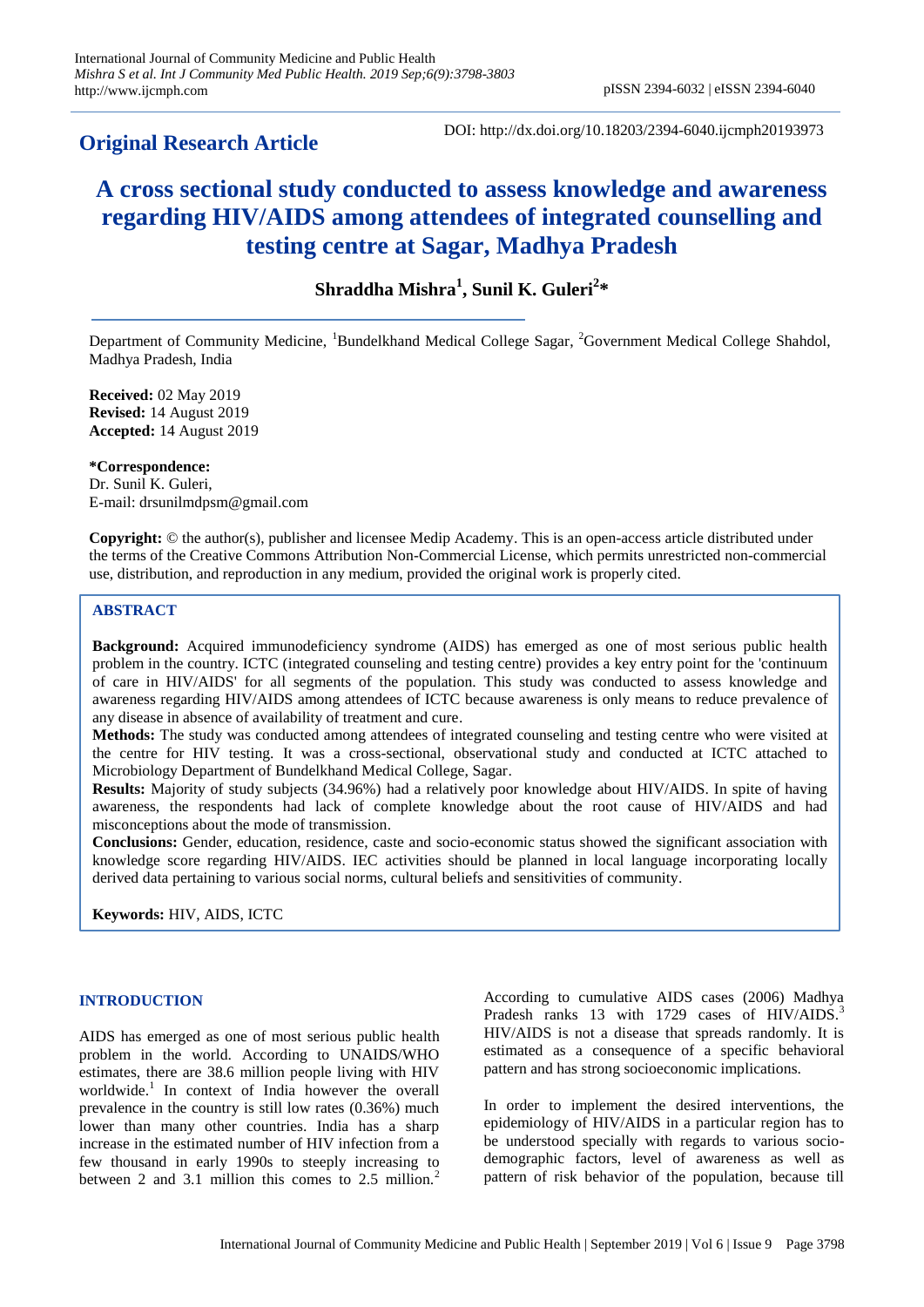date, the most effective approaches available for the prevention and control of the infection/disease are awareness generation and lifestyle changes. Voluntary counseling and testing for HIV is a cost effective intervention in preventing HIV transmission and it has become an integral part of HIV prevention program. The Voluntary Counseling and Testing Centre (VCTC) is an entry point to care, which provides people with an opportunity to learn and accept their HIV sero-status in a confidential environment. $4,5$  The VCTC are now known as the ICTC (Integrated Counseling and Testing Centre).

To prevent any disease or halt its progression, a full proof strategy and resources are needed and for the best use of them the basic epidemiological information of disease, its transmission dynamics and socio-cultural perception regarding the disease within the community is also needed. The current study is contemplated with a view to throw some light on the knowledge and awareness of attendees of integrated counseling and testing centre and association of knowledge score with various sociodemographic factors.

#### **METHODS**

This study was conducted in Bundelkhand Medical College, Sagar (M.P.). It is a tertiary care centre. Study was conducted to assess knowledge and awareness regarding HIV/AIDS among ICTC attendees. It was an institution based cross sectional descriptive study conducted at ICTC which is attached to Microbiology Department where HIV testing and counseling is done. Approximately 8-12 clients per day are undergone HIV testing in this centre. Study subjects who visited ICTC for HIV testing during study period (November 2015 to January 2016) were included in study. In order to elicit knowledge and awareness of study subjects, a semistructured, pretested proforma was administered to the subjects. The study instrument focused on knowledge and awareness regarding various aspects of HIV/AIDS like mode of transmission, symptoms, diagnosis, treatment and prevention.

During the study period total 417 attendees were registered at ICTC. Only 326 attendees were included in study group for assessment of their knowledge and awareness regarding HIV/AIDS. Of the remaining 91 attendees, 34 did not fulfill the inclusion criteria, 17 were hospitalized and remaining 40 could not be traced. Knowledge and awareness regarding HIV/AIDS among attendees was analyzed by creating a scale that summarized the total knowledge questions answered correctly. The sum of correct answers responded by attendees was taken to classify the respondents. One mark is allotted to each correct answer. Later on, a scale was prepared manually to categorize the knowledge of clients as score less than 0-5, 6-10 and 11 and above as poor, average and good knowledge respectively.

## **RESULTS**

Out of 326 attendees only 19.02% had ever heard about AIDS and 60.74% had heard about both HIV/AIDS. Males (85.29%) were more aware than females (70.49%). Television was the main source of information about HIV/AIDS among 94.61% of respondents. Very few study subjects (6.9%) received information about HIV/AIDS from doctor/health worker. HIV spread due to person to person contacts known to 83.1% respondents. Males (89.65%) were more aware as compared to females (69.77%).

|  | Table 1: Association of knowledge score with gender. |  |  |  |
|--|------------------------------------------------------|--|--|--|
|  |                                                      |  |  |  |

|        |                        | <b>Gender</b>                      |            | Total $(n=326)$ | P value       |
|--------|------------------------|------------------------------------|------------|-----------------|---------------|
| S. no. | <b>Knowledge score</b> | Male $(n=204)$<br>Female $(n=122)$ |            |                 |               |
|        |                        | N(%                                | $N(\%)$    | N(%             |               |
| Ч.     | $\bf{0}$               | 30 (14.70)                         | 36(29.50)  | 66 (20.24)      | $X^2=10.31$   |
| 2.     | 1-5                    | 64 (31.37)                         | 50 (40.98) | 114 (34.96)     | $Df-3$        |
| 3.     | $6-10$                 | 56 (27.45)                         | 20(16.39)  | 78 (23.31)      | P < 0.05      |
| 4.     | 11 and above           | 54 (26.47)                         | 16 (13.11) | 70 (21.47)      | (significant) |

# **Table 2: Association of knowledge score with area of residence.**

|                    |                        | <b>Residence</b> |                 |             |               |
|--------------------|------------------------|------------------|-----------------|-------------|---------------|
| $\mathbf{S}$ . no. | <b>Knowledge score</b> | Rural $(n=184)$  | Urban $(n=142)$ | $(n=326)$   | P value       |
|                    |                        | N(%              | N(%             | $N(\%)$     |               |
| 1.                 | $\bf{0}$               | 54 (29.34)       | 12(8.45)        | 66 (20.24)  | $X^2 = 37.46$ |
| 2.                 | 1-5                    | 82 (44.56)       | 32(22.53)       | 114 (34.96) | $Df-3$        |
| 3.                 | $6-10$                 | 36(19.56)        | 40(28.16)       | 76(23.31)   | P < 0.05      |
| 4.                 | 11 and above           | 12(6.52)         | 58 (40.84)      | 70 (21.47)  | (significant) |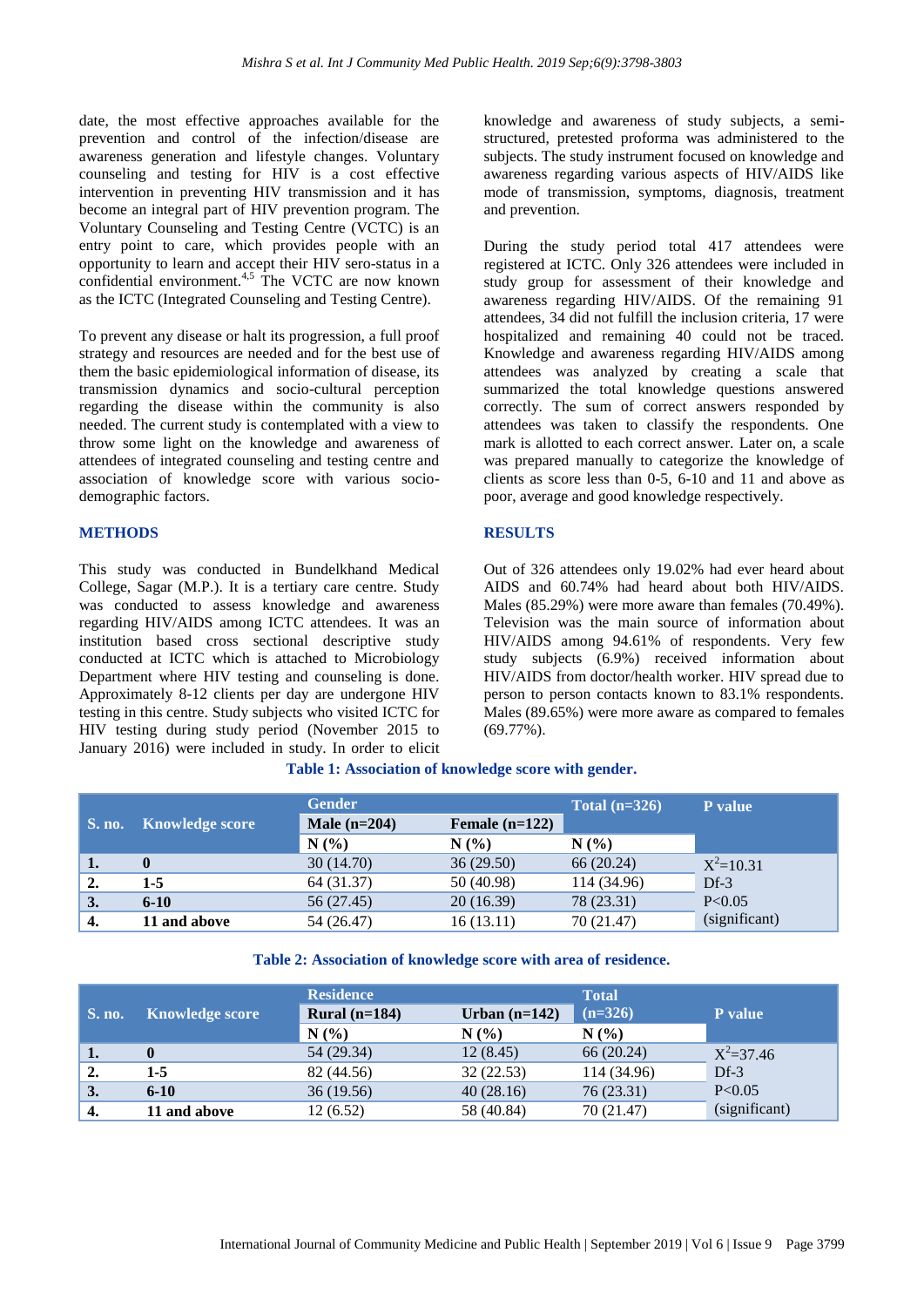Sexual contact is one of the mode of transmission responded by 89.81% attendees. Very few respondents (29.63%) stated mother to child transmission as a mode of spread for HIV. Few study subjects (26.85%) also believed that sharing food together with an infected person may also lead to spread of HIV. Only 25.38% respondents were aware about symptoms of AIDS.

#### **Table 3: Association of knowledge score with educational status.**

|           | <b>Education</b><br><b>Illiterate</b><br><b>Knowledge</b><br>$(n=96)$<br>score |            |                              |                             |                                  |                                          |                                                     |                           |
|-----------|--------------------------------------------------------------------------------|------------|------------------------------|-----------------------------|----------------------------------|------------------------------------------|-----------------------------------------------------|---------------------------|
| S.<br>no. |                                                                                |            | Up to<br>primary<br>$(n=28)$ | Up to<br>middle<br>$(n=24)$ | Up to high<br>school<br>$(n=58)$ | Up to<br>higher<br>secondary<br>$(n=56)$ | <b>Graduate</b><br>and post<br>graduate<br>$(n=64)$ | <b>Total</b><br>$(n=326)$ |
|           |                                                                                | N(%        | N(%                          | N(%)                        | N(%                              | N(%                                      | N(%)                                                | N(%)                      |
| 1.        | $\mathbf{0}$                                                                   | 52(54.16)  | 6(21.42)                     | 2(8.33)                     | 6(10.34)                         | 0(0)                                     | 0(0)                                                | 66 (20.24)                |
| 2.        | $1-5$                                                                          | 44 (45.83) | 18 (64.3)                    | 14 (58.33)                  | 28 (48.27)                       | 10(17.86)                                | 0(0)                                                | 114 (34.96)               |
| 3.        | $6 - 10$                                                                       | 0(0)       | 4(14.3)                      | 8 (33.33)                   | 10(17.24)                        | 14 (42.86)                               | 30(46.87)                                           | 76 (23.31)                |
| 4.        | 11 and above                                                                   | 0(0)       | 0(0)                         | 0(0)                        | 14 (24.14)                       | 22(39.3)                                 | 34 (53.12)                                          | 70 (21.47)                |

 $X^2$ =123.54; Df-15; p<0.05 (significant).

#### **Table 4: Association of knowledge score with caste.**

|           |                           | <b>Caste</b>                |                        |                       |                        |                 |               |
|-----------|---------------------------|-----------------------------|------------------------|-----------------------|------------------------|-----------------|---------------|
| S.<br>no. | <b>Knowledge</b><br>score | <b>General</b><br>$(n=126)$ | <b>SC</b><br>$(n=144)$ | <b>ST</b><br>$(n=18)$ | <b>OBC</b><br>$(n=38)$ | Total $(n=326)$ | P value       |
|           |                           | N(%                         | N(%                    | $N(\%)$               | N(%                    | N(%             |               |
| 1.        | $\mathbf 0$               | 8(6.35)                     | 36(25)                 | 8(44.44)              | 14 (36.84)             | 66 (20.24)      | $X^2 = 26.18$ |
| 2.        | $1-5$                     | 34 (26.98)                  | 62(43.05)              | 6(33.33)              | 12(31.58)              | 114 (34.96)     | $Df-9$        |
| 3.        | $6 - 10$                  | 42 (33.33)                  | 24 (16.67)             | 2(11.11)              | 8 (21.05)              | 76(23.31)       | P < 0.05      |
| 4.        | 11 and above              | 42 (33.33)                  | 22(15.27)              | 2(11.11)              | 4(10.52)               | 70 (21.47)      | (significant) |

#### **Table 5: Association of knowledge score with socio economic status.**

|                  |                                  | Socio economic status      |                             |                              |                              |                            |                           |               |  |
|------------------|----------------------------------|----------------------------|-----------------------------|------------------------------|------------------------------|----------------------------|---------------------------|---------------|--|
| S.               | <b>Knowledge</b><br><b>Score</b> | <b>Class I</b><br>$(n=14)$ | <b>Class II</b><br>$(n=42)$ | <b>Class III</b><br>$(n=90)$ | <b>Class IV</b><br>$(n=114)$ | <b>Class V</b><br>$(n=66)$ | <b>Total</b><br>$(n=326)$ | P value       |  |
| no.              |                                  | N(%                        | N(%                         | N(%                          | $N(\%)$                      | N(%)                       | N(%)                      |               |  |
| 1.               | $\bf{0}$                         | 0(0)                       | 0(0)                        | 6(6.67)                      | 34 (29.82)                   | 26(39.39)                  | 66 (20.24)                | $X^2 = 88.50$ |  |
| 2.               | 1-5                              | 0(0)                       | 0(0)                        | 18 (20)                      | 62 (54.38)                   | 34 (51.51)                 | 114 (34.96)               | $Df-12$       |  |
| $\overline{3}$ . | $6 - 10$                         | 8(57.14)                   | 22(52.38)                   | 30(33.33)                    | 12(10.52)                    | 4(6.06)                    | 76 (23.31)                | P < 0.05      |  |
| 4.               | 11 and above                     | 6(42.85)                   | 20 (47.62)                  | 36(40)                       | 6(5.26)                      | 2(3.03)                    | 70 (21.47)                | (significant) |  |

Attendees who were aware regarding the symptoms of AIDS, fever (75.75%) was mentioned as the most common symptom, followed by weight loss (30.30%). HIV/AIDS can be diagnosed known to only 28.46% of study subjects. Among the respondents who were aware about diagnosis of HIV/AIDS all (100%) of them correctly mentioned blood test as a method used for diagnosis of HIV/AIDS. Availability of free treatment for HIV/AIDS was known to 16.92% study respondents. Among the respondents who were aware about availability of free treatment, 18.18% said that treatment was available in Government hospital but none of them identified ART centre as a free drug availability centre.

Use of condom during sexual act (54.61%) was believed to be most common way of avoiding HIV/AIDS. Few respondents also believed that not sharing food with

PLHA (22.30%), isolation of people with HIV/AIDS (14.61%) and avoiding mosquito bite (6.92%) were also preventive measures for HIV/AIDS. Clients who had no knowledge, scored zero were 20.24%. Most of the attendees (34.96%) scored less than 5 and they were categorized to have poor knowledge. Females scored less than males and it was significant  $(p<0.05)$  (Table 1).

Attendees residing in rural areas scored less than the clients living in urban areas  $(p<0.05)$ . Majority of attendees of rural areas (44.56%) were categorized as having poor knowledge (Table 2). There was a statistically significant difference in the knowledge score according to educational status. Attendees who were graduates and post graduates (53.12%) have scored more as compared to others (Table 3). Respondents belonging to SC and ST category scored less and had poor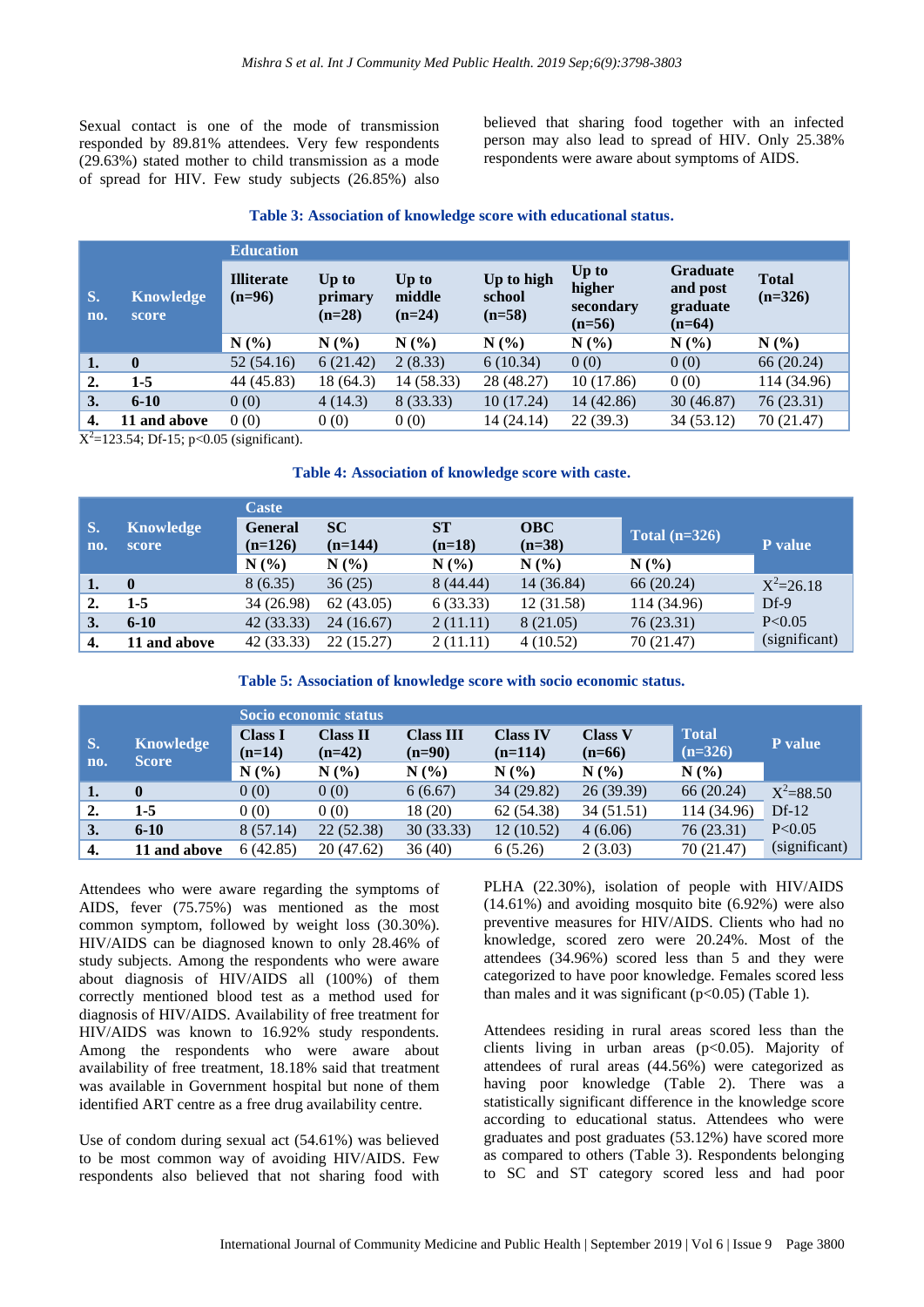knowledge (41.97%) and there was statistically significant difference in knowledge score in different caste (Table 4). There was significant association of knowledge score and socio economic status  $(p<0.05)$ . Clients from high socioeconomic group (I, II) had average and good knowledge respectively 53.57% and 46.42% (Table 5).

# **DISCUSSION**

ICTC services cater to those who come to the centre either from referral (care providers) or direct walk in clients; sometimes it can be referral from the targeted interventions by NGOs running in the area. So the profile of attendees depends upon the characteristics of the catchment areas and the population residing therein.

#### *Overview about awareness*

Awareness of HIV/AIDS has increased in recent years. People must also understand how to prevent the disease, along with where to go for testing and treatment. Awareness of HIV/AIDS varies greatly by state. The low level of awareness of the disease in heavily populated states is a danger sign. Without even basic awareness, people are defense less against avoiding HIV/AIDS.

#### *AIDS awareness*

The awareness was derived from a question that queried about whether respondents had ever heard about HIV or AIDS or both. Respondents who answered 'yes' to this question were considered to have awareness about HIV/AIDS. In present study19.02% attendees (10.78% males and 32.79% females) heard about AIDS and 60.74% subjects heard about HIV/AIDS both. According to NFHS-3, 84% men and 61% women had heard of  $AIDS<sup>6</sup>$  In a study conducted by Naik et al it was found that only 22% of all study participants had heard of AIDS.<sup>7</sup> These figures are of concern because having heard of HIV/AIDS is only a first step.

#### *Source of knowledge about HIV/AIDS*

The answer of sources was multiple. Television was the source of their information about AIDS reported by 94.61% of respondents followed by radio (40.76%) and relatives and friends (11.54%). In contrast, institutions such as school were not important source of information and only 6.15% of the respondents named schools as their main sources of information. On the other hand, specialist persons such as doctors and nurses (6.9%) had less important role in educating people. These people should be more involved in AIDS education. The sources of knowledge of HIV/AIDS for the general population reported here are approximately similar to those previously reported.<sup>8,9</sup> NFHS-3 findings also mentioned television as a specific source of information (80% males and 80% females).<sup>6</sup> It appears that the mass media, especially television, has an important role in raising AIDS awareness within the community. Such findings show that prevention campaigns on media should be encouraged and these have the potential role to limit the emergence of HIV/AIDS epidemic.

#### *Knowledge about mode of transmission of HIV/AIDS*

Awareness of how HIV spreads is key requirement in avoiding the disease. In India, sexual contact is the predominant method of AIDS transmission in most states. Study reveals that those who were aware regarding this fact 89.81% respondents (93.6% male vs. 80% females) knew that sexual contact is one of the mode of transmission. Other mode like infected blood transfusion and sharing infected needle and syringes were given by 65.74% and 63.89% of the respondents respectively. This indicates that sexual contact was considered as the major mode of acquiring the virus of AIDS. NFHS-3 findings suggest that 47% women and 63% men knew that HIV/AIDS can be transmitted from a mother to her baby but in our study knowledge regarding this mode of transmission was lacking  $(29.63\%)$ .<sup>6</sup>

# *Misconceptions about mode of transmission of HIV/AIDS*

Further study revealed that misconceptions about the mode of transmission by sharing foods (26.85%), shaking hands (13.89%), and mosquito bites (8.33%) also exist. This is an indication of fact that in spite of having awareness, the respondents had lack of complete knowledge about the root cause of HIV/AIDS. NFHS-3 findings suggests that 31 percent of women and 44 percent of men reject all three misconceptions that AIDS can be transmitted by mosquito bites, hugging, or sharing food with an HIV-positive person.<sup>6</sup> Leili et al study subjects believe that exposure to an infected person who coughs or sneeze s transmit the disease  $(54.7\%)$ .<sup>10</sup> These findings are not consistent with results in other  $countries.<sup>8,9</sup>$ 

#### *Knowledge about symptoms of AIDS*

Knowledge regarding symptoms of AIDS was very less among the attendees; only 25.38% attendees were aware regarding symptoms of AIDS. Among them fever (75.75%) was the most common symptom known to study subjects followed by weight loss (30.30%) and diarrhea (9.1%) but none of them were aware regarding the duration of fever or diarrhea.

#### *Knowledge about diagnosis and treatment of HIV/AIDS*

Knowledge regarding diagnosis and availability of free treatment was very poor among study subjects. Study revealed that 28.46% study subjects were aware regarding diagnosis of HIV/AIDS and among them all (100%) knew that blood test was done to diagnose HIV/AIDS. Free treatment available for HIV/AIDS known to only 16.92% clients and no one mentioned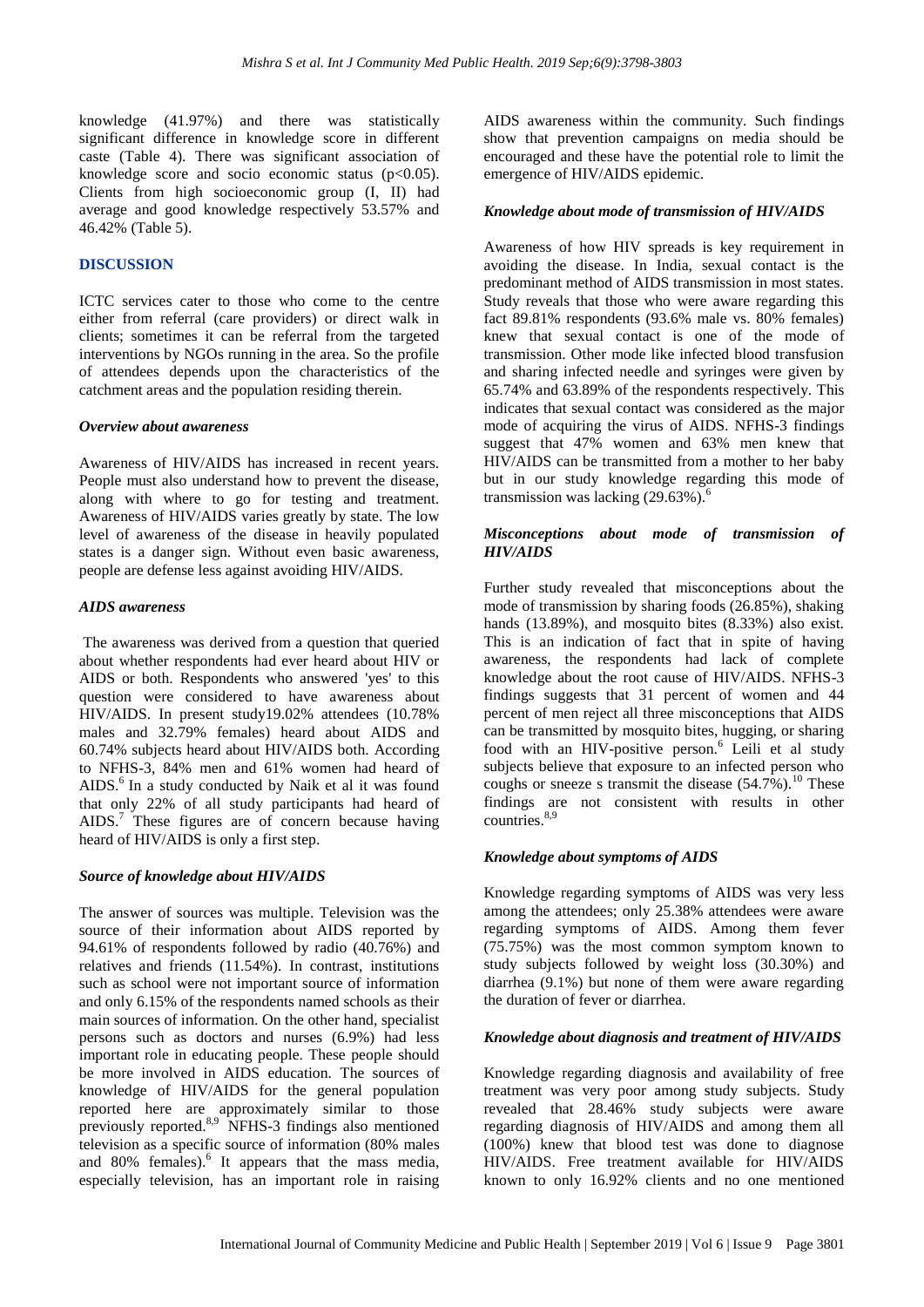correctly ART centre as a site for availability of free treatment. Sasha et al in his study found that most respondents (70%) were aware of a treatment for HIV though could not specifically name antiretroviral therapy.<sup>11</sup> Nearly all respondents  $(94%)$  were aware of a test for HIV.

# *Knowledge about ways to avoid HIV/AIDS*

Among the respondents who had heard about AIDS, 45.38% do not know any way to avoid infection. Among respondents who reported that something can be done to prevent AIDS, using condoms during intercourse (54.61%) was the most commonly mentioned way of avoiding AIDS. Checking blood prior to transfusion (43.85%) and using sterilized needles and syringe (40.8%) were also mentioned as ways to avoid AIDS. Isolation of infected person (14.61%), avoiding mosquito bite (6.92%) and not sharing food with PLHA (22.30%) was also mentioned to prevent HIV/AIDS which suggests that existence of misconceptions among study subjects.

According to NFHS-3, 70% men and 36% women had knowledge of condom use as HIV prevention method.<sup>6</sup> It was observed in 2001 that only 47% of the people in India were aware that HIV/AIDS could be prevented by consistent condom use and having one faithful uninfected partner. In the state of West Bengal, only 14% and 19% of the people respectively were aware about these two preventive methods. 12

In general, the study revealed that the majority of respondents had a relatively poor knowledge (34.96%) about HIV/AIDS and 20.24% had no knowledge. Thus there is a need of continuous awareness program for general population. In a study conducted by Montazeri in 2005, he reported that the respondents had good knowledge about AIDS; however, misconceptions did exist.<sup>8</sup> This difference may be because of the difference in the study populations. His study was done in Tehran, the capital of Iran, where people are more literate on average.

There was an important evidence of sex differences in responses regarding knowledge about HIV/AIDS. Males were significantly more aware than females; 85.29% as compared to 70.49%. NFHS-3 findings reveal that comprehensive knowledge regarding HIV/AIDS among women (17%) was less as compared to men (33%). Respondent living in urban area had comparatively better knowledge of AIDS, similar finding was reported in our study subjects also and it was found statistically significant. Study conducted by Lal suggests that awareness and knowledge of HIV/AIDS remains weak in rural areas and among women. $6,13$ 

Education, caste and socio-economic status were significantly associated with the knowledge about HIV/AIDS (p<0.05). Almost in all items, illiterate individuals were less aware and 54.16% had no knowledge. The low level of awareness about different dimension of AIDS was recorded among the respondents of scheduled castes or scheduled tribes and among low socio-economic class in comparison to general castes and attendees belonged to higher socio-economic group.

A study from the US among the general population also showed significant differences in AIDS-related knowledge with age, education, race, and gender indicating that minority groups, less-educated and older respondents were less likely to respond correctly to general AIDS knowledge questions.<sup>14</sup>

# **CONCLUSION**

The present study reveals that majority of respondents (34.96%) had a relatively poor knowledge about HIV/AIDS. Gender, education, residence, caste and socio-economic status showed the significant association with knowledge score regarding HIV/AIDS. 79.76% subjects had heard about HIV/AIDS and the television was the most important source of information about HIV/AIDS. Sexual contact is the most common mode of transmission known to study respondents (89.81%). Misconceptions about the mode of transmission by sharing foods (26.85%), shaking hands (13.89%) and mosquito bites (8.33%) also exist in study group. Ways to avoid HIV/AIDS infection not known to 45.38% respondents. Using condoms during intercourse was most common way to prevent infection known to respondents  $(54.61\%)$ .

*Funding: No funding sources Conflict of interest: None declared Ethical approval: The study was approved by the Institutional Ethics Committee*

# **REFERENCES**

- 1. WHO/UNAIDS AIDS Epidemic Update, December 2007. Available at: www.unaids.org/en/HIV-data. Accessed on 12 October 2015.
- 2. Media centre. Available at: [www.who.int/m](http://www.who.int/)edia centre/news/releases/2007. Accessed on 12 October 2015.
- 3. NACO (2003) HIV/AIDS Surveillance in India. Available at: www.avert.org/aidsindia.htm. Accessed on 12 October 2015.
- 4. Combating HIV/AIDS in India 1999-2000. Voluntary Counseling and Testing. New Delhi, India: NACO (National Aids Control Organization, Ministry of Health and Family Welfare, Government of India; 1999-2000; 12: 70-74.
- 5. Campbell CJ, Marum ME, Alwano-Edyegu M, Dillon BA, Moore M, Gumisiriza E. The role of HIV counseling and testing in the developing world. AIDS Educ Prev. 1997;9(3):92-104.
- 6. National Family Health Survey (NFHS-3) 2005-06, September 2007. Available at: [http://nfhsindia.](http://nfhsindia/)org/